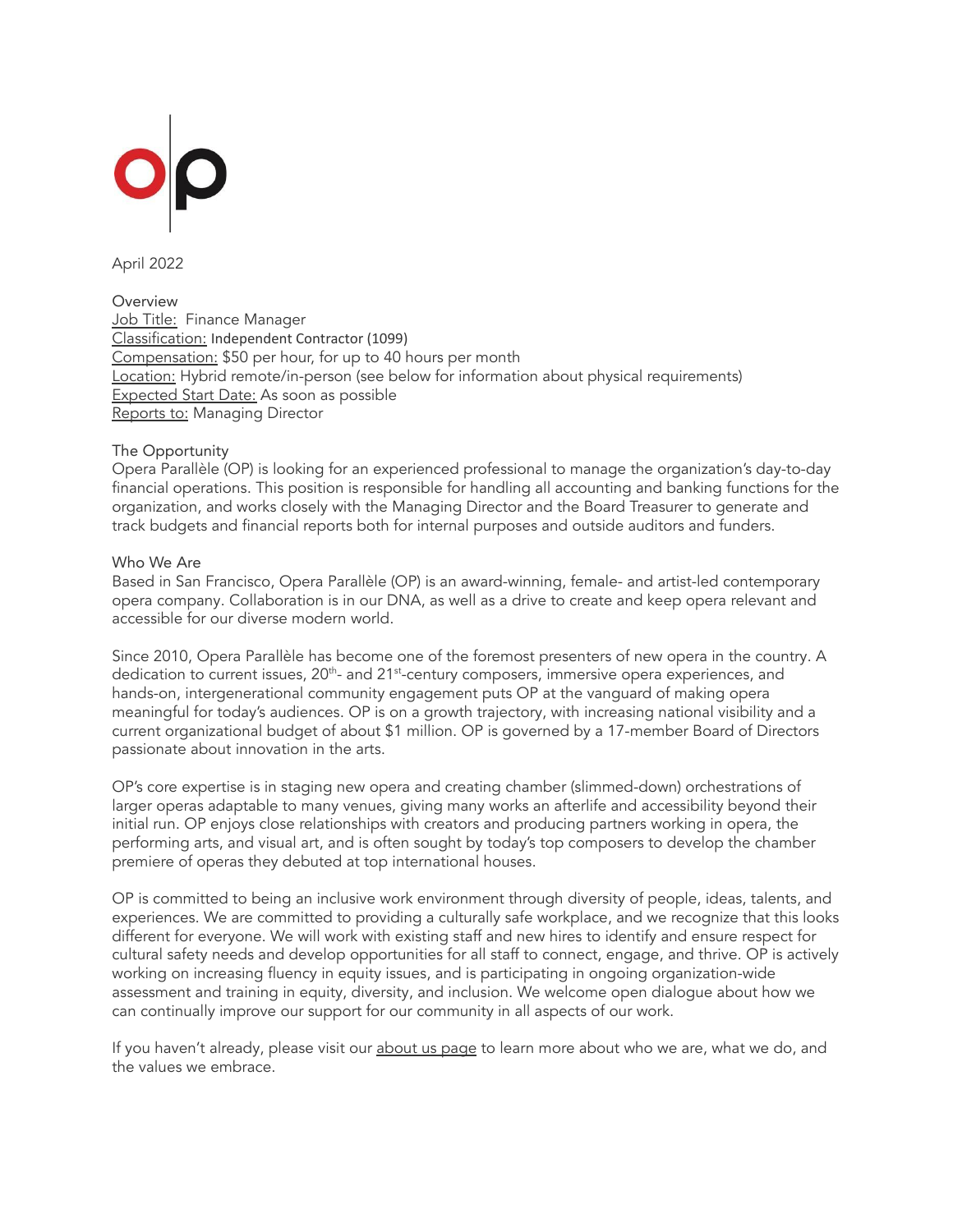Who We're Looking For

This section describes the skills and experience that are most important to this position. We realize not everyone will be equally strong in all of these areas. We also know you can bring strengths and talents beyond what we've described. If you are excited about this role and our mission, we welcome your application!

- Expertise and experience in financial management, accounting, and bookkeeping
- Non-profit accounting experience strongly preferred, especially in the performing arts industry
- Highly organized professional with a profound attention to detail
- Strong critical thinking and analytical skills
- Excellent communication skills
- High level of proficiency with finance and accounting systems and donor, payroll, and spreadsheet software (OP uses Google Suite—Google Drive, Docs, Sheets, etc.—as well as Paychex, DonorSnap, and QuickBooks, mostly on a Mac platform)
- Respect for diverse backgrounds and voices and a commitment to inclusion, accessibility, and equity
- Sense of humor a plus!

Key Responsibilities

- Processing accounts payable, accounts receivable, and all banking transactions, including writing checks
- Collaborating with OP's MD and Board Treasurer to prepare financial reports for the Board
- Handling payroll with OP's payroll vendor (Paychex) and adding new employees as needed
- Ensuring that OP remains in compliance with FASB and other regulatory agencies
- Advising on best practices of financial management for the organization
- Reconciling reports from DonorSnap (donor content management) and QuickBooks (finance and accounting system) on a monthly basis
- Interfacing with OP's auditor to prepare required documents
- Participating in staff, board, and Finance Committee meetings, as needed

Location and Physical Requirements

- This position is primarily remote, but will require occasional visits to OP's administrative offices for meetings.
- OP's administrative offices are located on the fourth floor of 44 Page Street in San Francisco, close to public transportation (BART and MUNI) and accessible by one set of stairs and one elevator.
- This position requires the ability to sit at a computer, speak, and type for extended periods of time.

## Equal Opportunity Employer

Opera Parallèle is committed to providing equal employment opportunities to all qualified applicants and maintains <sup>a</sup> policy of non-discrimination with respect to employees and applicants for employment. No aspect of employment will be influenced in any matter by race, color, ethnicity, national origin, religion, gender identity and/or expression, sexual orientation, age, marital or parental status, pregnancy, disability, medical condition (including HIV or AIDS status), genetic information or characteristics (or those of <sup>a</sup> family member), veteran status, or any other basis prohibited by applicable law.

We value <sup>a</sup> strong, diverse team, and women, trans- and gender-nonconforming folks, queer people, BIPOC (Black, Indigenous, People of Color), and individuals with disabilities are strongly encouraged to apply. We acknowledge this list is incomplete and encourage you to apply if your lived experience informs your desire to support our commitment to telling diverse, relevant stories through contemporary opera.